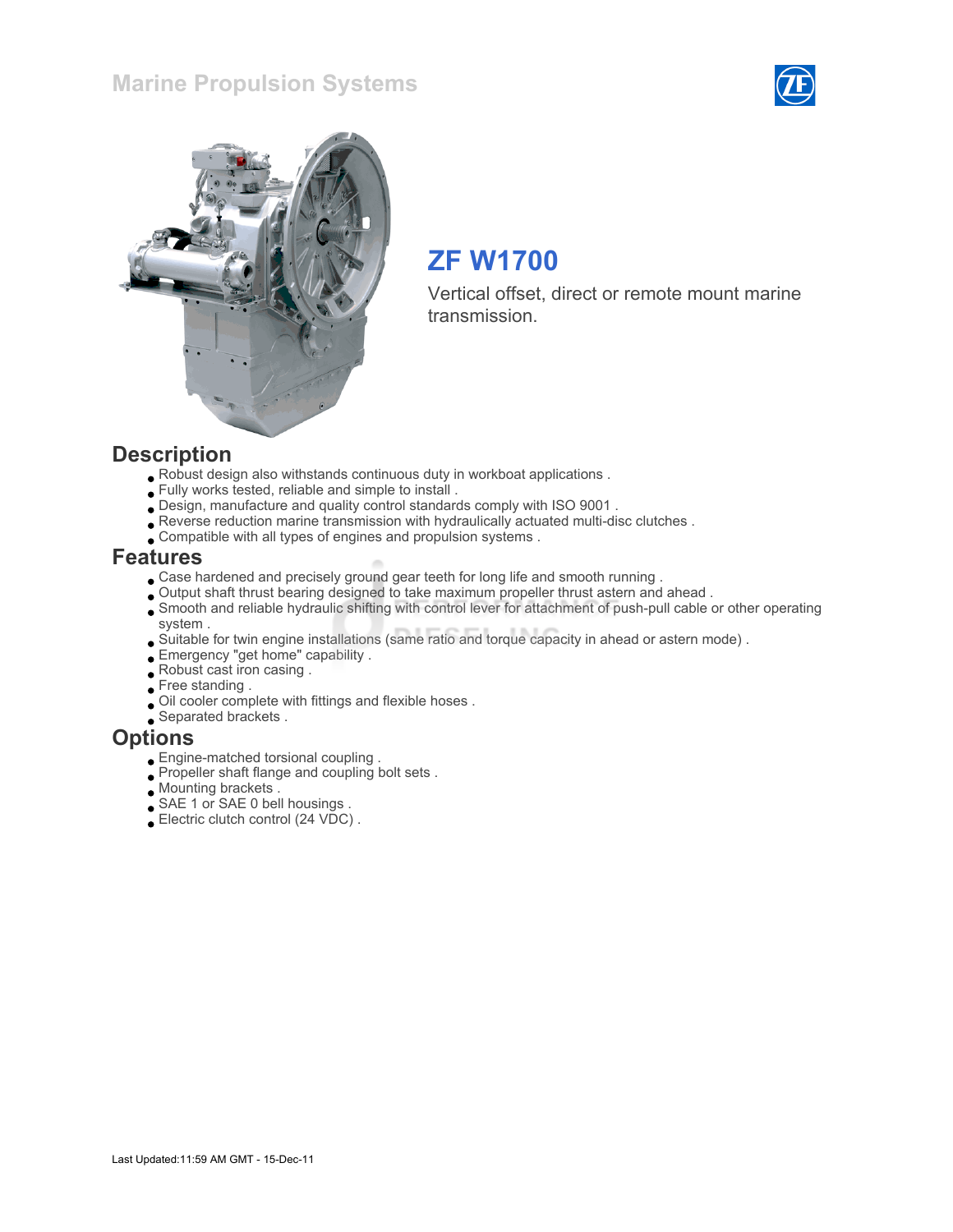

## Continuous Duty

| <b>RATIOS</b>                                       |      | MAX. TORQUE POWER/RPM |    |                        |    | <b>INPUT POWER CAPACITY</b> |           |                 |             |     | <b>MAX</b> |
|-----------------------------------------------------|------|-----------------------|----|------------------------|----|-----------------------------|-----------|-----------------|-------------|-----|------------|
| <b>STORY OF</b>                                     | Nm   | ftlb                  | kW | hp                     | kW | hp                          | <b>kW</b> | hp              | <b>kW</b>   | hp  | <b>RPM</b> |
| 1600 rpm   1800 rpm   2100 rpm                      |      |                       |    |                        |    |                             |           |                 |             |     |            |
| 3.500*, 4.057, 4.394, 4.967, 5.393,<br>6.160, 6.458 | 2375 | 1752                  |    | 0.2487 0.3335 398 534  |    |                             | 448       |                 | 600 522 700 |     | 2100       |
| $\blacksquare$ 6.923*                               | 2148 | 1584                  |    | 0.2249 0.3016 360  483 |    |                             |           | 405   543   472 |             | 633 | 2100       |
| * Special Order Ratio.                              |      |                       |    |                        |    |                             |           |                 |             |     |            |

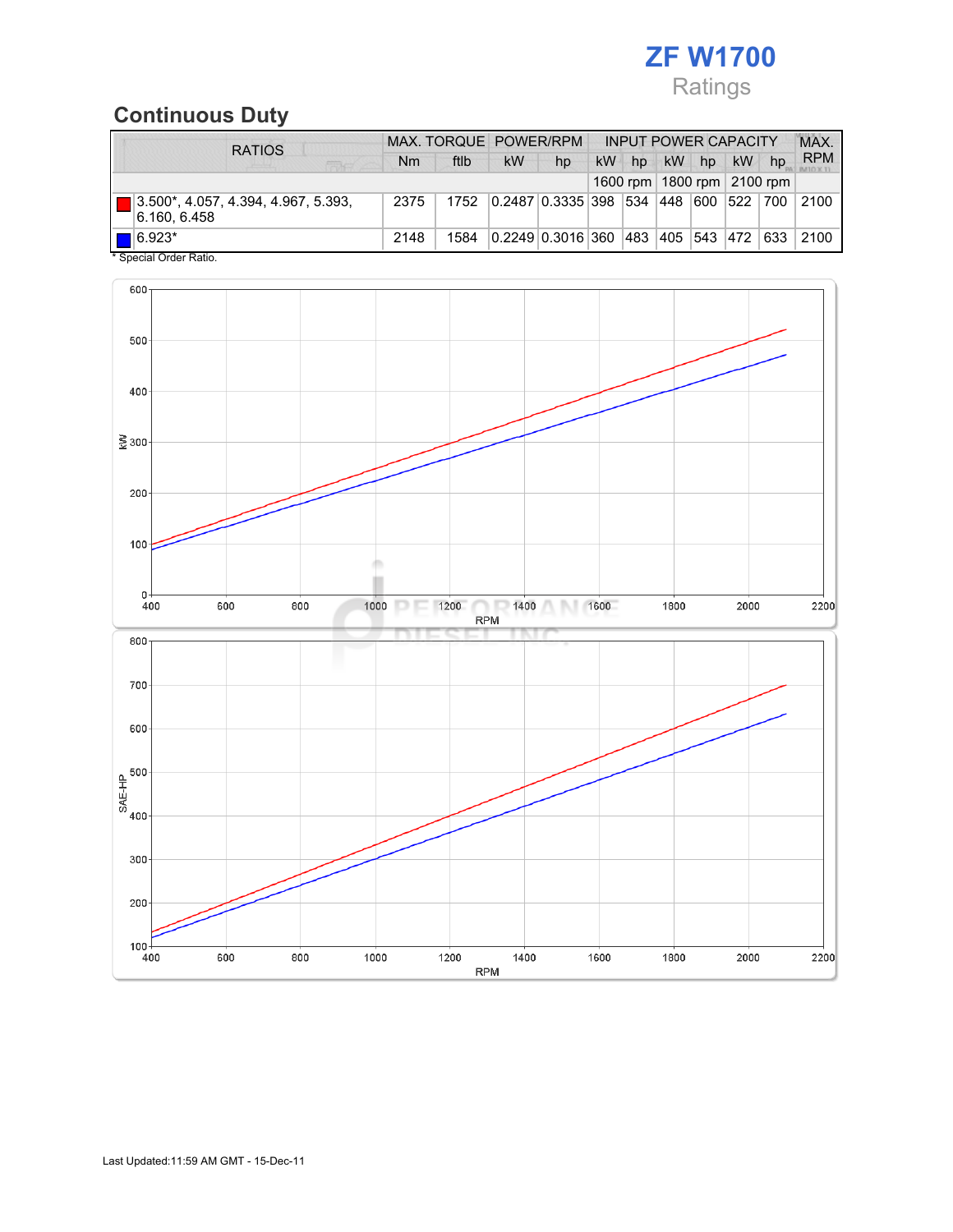



| <b>IVERU AL</b><br>mm (inches) |                |                |                |                |                            |    |                                                                                                            |                |           |  |  |
|--------------------------------|----------------|----------------|----------------|----------------|----------------------------|----|------------------------------------------------------------------------------------------------------------|----------------|-----------|--|--|
| A                              | B <sub>1</sub> | B <sub>2</sub> | H <sub>1</sub> | H <sub>2</sub> |                            | L1 | L <sub>2</sub>                                                                                             | L <sub>3</sub> | Bell Hsg. |  |  |
|                                |                |                |                |                |                            |    | 390 (15.4)  400 (15.8)  400 (15.8)  364 (14.3)  692 (27.2)  595 (23.4)  435 (17.1)  132 (5.19)  115 (4.53) |                |           |  |  |
|                                |                | Weight kg (lb) |                |                | Oil Capacity Litre (US qt) |    |                                                                                                            |                |           |  |  |
|                                |                | 642 (1.412)    |                |                | 45.0 (47.7)                |    |                                                                                                            |                |           |  |  |

JΓ Œ

# SAE Bell Housing Dimensions

|          |    |  |    |  |                                                         |  | <b>Bolt Holes</b> |                 |  |  |
|----------|----|--|----|--|---------------------------------------------------------|--|-------------------|-----------------|--|--|
| SAE No.  |    |  | н  |  |                                                         |  |                   | <b>Diameter</b> |  |  |
|          | mm |  | mm |  | mm                                                      |  |                   |                 |  |  |
| $\Omega$ |    |  |    |  | 647.7 25.5 679.45 26.75 711.2 28.0 16 13.49 17/32       |  |                   |                 |  |  |
|          |    |  |    |  | 511.18 20.125 530.23 20.875 552.45 21.75 12 11.91 15/32 |  |                   |                 |  |  |

## Output Coupling Dimensions

|  |  |  |  |  |  | <b>Bolt Holes</b>       |  |     |                                              |      |  |
|--|--|--|--|--|--|-------------------------|--|-----|----------------------------------------------|------|--|
|  |  |  |  |  |  |                         |  | No. | Diameter (E)                                 |      |  |
|  |  |  |  |  |  | mm in mm in mm in mm in |  |     | mm                                           |      |  |
|  |  |  |  |  |  |                         |  |     | 285 11.2 245 9.65 175 6.89 22.0 0.87 12 20.2 | 0.80 |  |